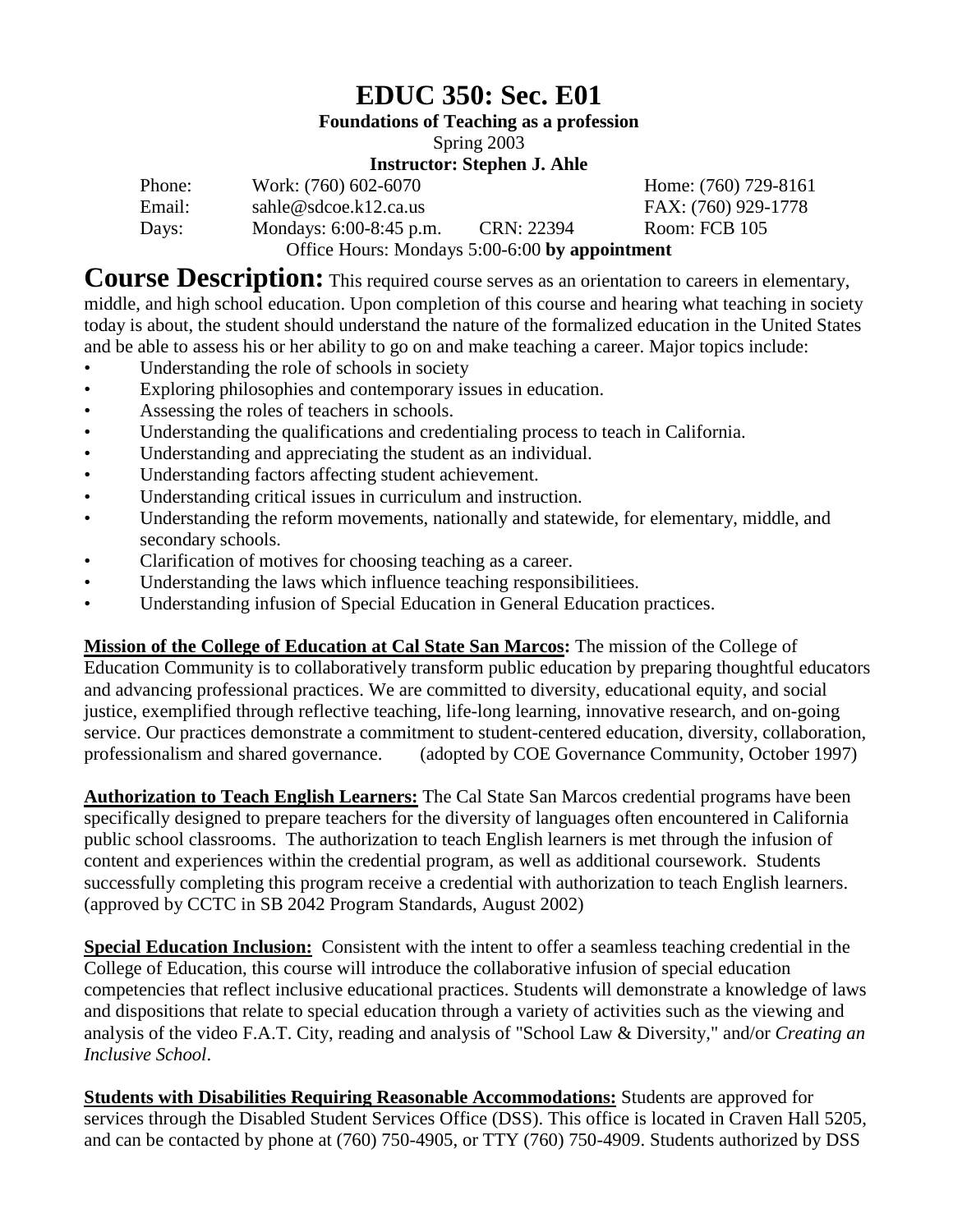to receive reasonable accommodations should meet with their instructor during office hours or, in order to ensure confidentiality, in a more private setting.

**College of Education Attendance Policy:** Due to the dynamic and interactive nature of courses in the College of Education, all students are expected to attend all classes and participate actively. Absences and late arrivals/early departures will affect the final grade. A minimum grade of C+ is required in Educ 350 to qualify as prerequisite for admission to the Cal State San Marcos teacher credential program. COE attendance policy states, "At a minimum, students must attend 80% of class time, or s/he may not receive a passing grade for the course at the discretion of the instructor. Individual instructors may adopt more stringent attendance requirements." Should students have extenuating circumstances, please contact the instructor as soon as possible. In this section of Educ 350, the instructor has adopted this additional policy: If you miss two class sessions, you cannot receive a grade of A or A -; if you miss three class sessions, you cannot receive a grade of B+ or B. A minimum grade of a C+ is also required in this course.

**Credential Program Recommendations:** As one of several evaluation methods, Educ 350 course instructors are asked for feedback concerning credential candidates who are applying for programs at Cal State San Marcos. Keep in mind that your professionalism and hard work in this class not only affect your course grade, but also indicate your readiness for a credential program.

**Field Work:** In addition to in-class work, assigned readings and projects, students will participate in forty-five (45) hours of supervised fieldwork assignments in a variety of public school settings. Approximately half of your time should be spent in one teacher's classroom, and the remainder of the time should be distributed among other classrooms. A recommendation (usually from the classroom teacher where most of the fieldwork is done), as well as a Field Experience Log (see attached) with documented hours and teacher verification, are requirements for admission to the Cal State San Marcos Teacher Credentialing programs. (See Guidelines)

**Use of Technology:** Students are expected to demonstrate competency in the use of various forms of technology (i.e. word processing, electronic mail, use of the Internet, and/or multimedia presentations). Specific requirements for course assignments with regard to technology are at the discretion of the instructor. Keep a digital copy of all assignments for use in your teaching portfolio. Details will be given in class.

**Teaching Performance Expectation (TPE) for EDUC 350**: A primary goal of Educ 350 is to begin the process of developing teacher candidates to become professional educators. The following TPE of the California Commission for Teacher Credentialing is expected to be met during this course:

### **TPE 12: Professional, Legal and Ethical Obligations**

Candidates are aware of their own personal values and biases and recognize ways in which these values and biases affect the teaching and learning of students. They resist racism and acts of intolerance. Candidates appropriately manage their professional time spent in teaching responsibilities to ensure that academic goals are met.

Candidates for a Teaching Credential understand and honor legal and professional obligations to protect the privacy, health, and safety of students, families, and other school professionals. They are aware of and act in accordance with ethical considerations and they model ethical behaviors for students. Candidates understand and honor all laws relating to professional misconduct and moral fitness.

### **Teaching Performance Assessment for Developing as a Professional Educator**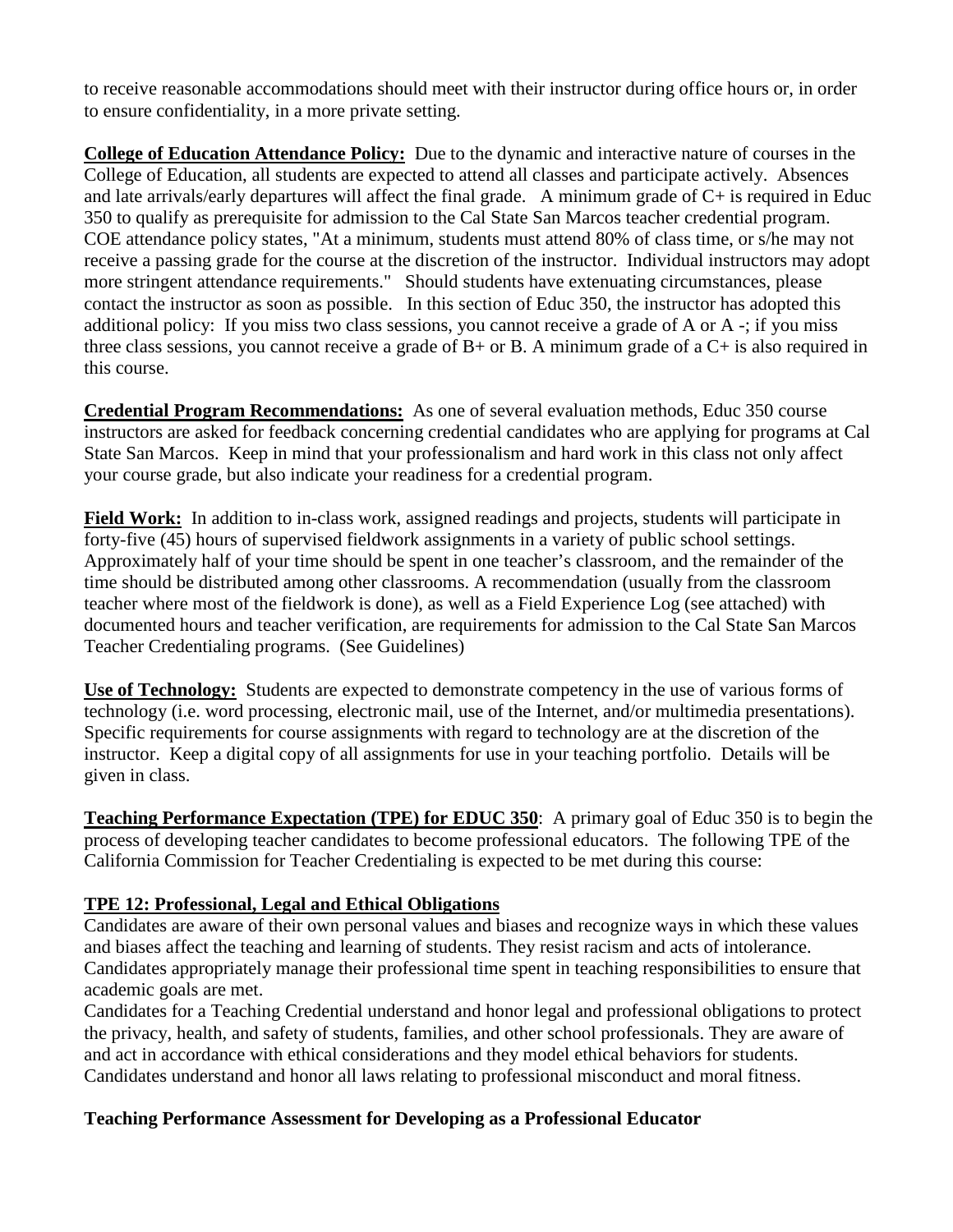The successful completion of the personal philosophy assignment is a requirement for completion of this course and is a component of partially meeting the TPE described above. This statement will be used for assessment both in the course and at completion of the College of Education program. Retain an electronic copy of your statement for submission for your portfolio at the completion of your teacher education program.

**Class Discussions and Participation** Students will engage in active learning each class session, and will be expected to actively participate.

- □ Do you participate in class discussions productively, sharing your knowledge and understandings?
- Do you interact productively with your peers, taking on a variety of roles (leader, follower, etc.)?
- Do you contribute appropriately to group work—do you "do your share"?
- □ Are you able to accept others' opinions?
- $\Box$  Are you supportive of others' ideas?
- □ Do you support your peers during their presentations?
- Can you monitor and adjust your participation to allow for others' ideas as well as your own to be heard?
- Texts: Armstrong D.G., Henson, K.T., and Savage, T.V. (2001). *Teaching Today.* Merrill Prentice Hall.

Villa, Richard A. and Thousand, Jacqueline S. (1995). *Creating an Inclusive School.* Alexandria, VA: Association for Supervision and Curriculum Development. (Chapters 1, 2, 3, p. 125-135 and 162-167)

Stuart, Jesse, 1949. The Thread That Runs So True Charles Scribner and Sons: MacMillan Publishing Company (Required)

Ryan, K & Cooper, J.M. (1998) . Kaleidoscope: Readings in Education (Eighth Edition) Boston: Houghton Mifflin (Recommended)

# **Course Requirements**

**Course Requirements:** Teacher education is a professional preparation program. It is expected that students will come to class prepared to discuss the readings, submit required assignments, and participate in class activities. Students are expected to adhere to academic honesty and integrity, standards of dependability, confidentiality and writing achievement. Because it is important for teachers to be able to effectively communicate their ideas to students, parents, colleagues, and administrators, writing that is original, clear and error-free is a priority for the College of Education. It is expected that work will be turned in on time. Please discuss individual issues with the instructor. Points will be deducted if assignments are submitted late

# **Course Activities**

**Philosophy:** Summarize in a page your personal philosophy of teaching and produce a personal portfolio page. (see class schedule)

**Reading Log:** Students are expected to read and keep a log summarizing at least **one article each week** selected from newspapers, magazines, and/or professional journals (minimum one page). The articles chosen should relate to education in general and to the topics mentioned in the text and the course syllabus. Full credit is given only for articles turned in each week on time. Late articles receive half credit. Entries in the log are to provide the following:

- title, source, date, and number of the article
- a summary of the main points
- **personal reflections**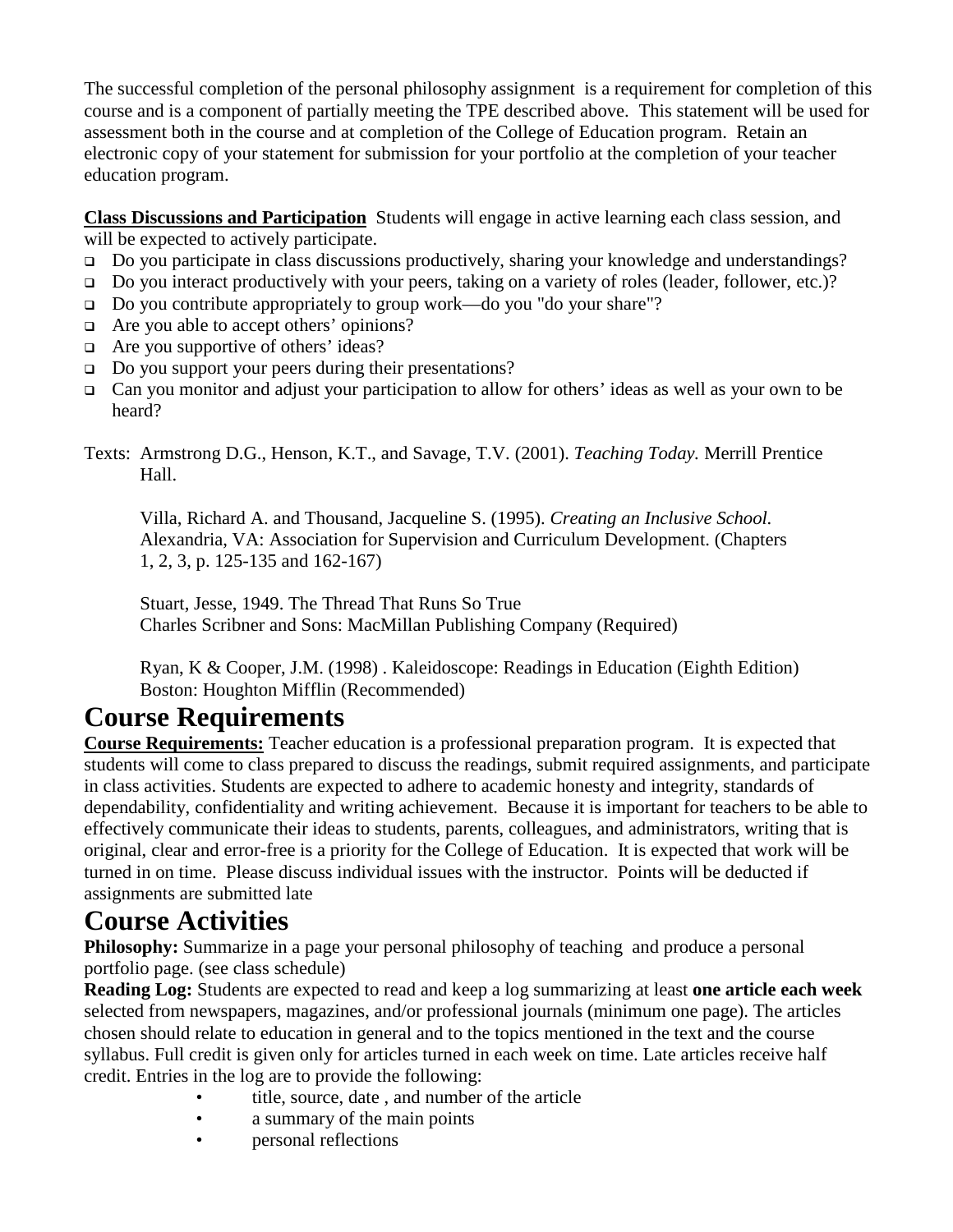When reviewed all parts must be present in the summaries. Each week you may be asked to share these articles with other students. Each week's article must be kept in a portfolio and will be collected at the end of the year. The log will also be collected and will be reflected in the final grade.

**Group Presentations:** Each student will participate in a group presentation on a major contemporary issue in education. The presentation should provide:

- a description of the issue
- an analysis of the issue's implication for the classroom teacher
- a summary or conclusion.

The group should prepare a one page typed abstract and a selected reading list (10-12 references in bibliographic form) for each member of the class (make it hands-on and/or FUN!). Points for the presentation will determined form the overall grade from peers in the class on a rubric grade sheet.

## Grading Policy: The following will be considered in determining the final grade:

| 1. Attendance                             | 2. Class participation (lack of) |
|-------------------------------------------|----------------------------------|
| 3. Reading Log-with articles and not late | 4. Oral Presentation             |
| 5. Field Experience- hours                | 6. Final Exam (completed)        |

| Reading Log/Movie        |                      | 13 Late will be .5- 1 redo will be allowed. Make sure its complete |  |
|--------------------------|----------------------|--------------------------------------------------------------------|--|
| <b>Oral Presentation</b> | 3(gr) 3(indiv)       | Portfolio                                                          |  |
| Observation Log          | 45                   | <b>Philosophy Statement</b>                                        |  |
| Observation writeups     | 15                   | <b>Introduction Page</b>                                           |  |
| Attendance               | $15(12 \text{ min})$ | Final Exam                                                         |  |
| <b>Interview Teacher</b> |                      | Participation                                                      |  |

A= 125(100%) A-124-118(95%) B+ 117-110(88%) B 109-100(80%) B- 99-93(75%) C+ 92-87(70%)

A= all items and attendance **must be perfect** and final completed. Make-up work will count  $1/2$  of the listed value. See definitions for requirements for complete point values.

Each absence drops the grade half.

#### **Tentative lesson plan**

**Review articles/observations Quiz/Assessments Presentation Break Presentation Assignment reviews/Followup**

## **"TENTATIVE" CLASS SCHEDULE**

| <b>Date</b> | <b>Topic</b>                 | <b>Reading</b> | <b>Assignment</b>    |
|-------------|------------------------------|----------------|----------------------|
| Jan 27      | Course intro                 | <b>TTRST</b>   | <b>TTRST</b>         |
|             | Becoming a teacher           |                |                      |
|             | Art versus Science           |                |                      |
| Feb 3       | Credentialing in CA          | TT ch. 2,3     | Current events $# 1$ |
|             | Kay Meredith                 |                | <b>TTRST</b>         |
|             | Field experience requirement |                |                      |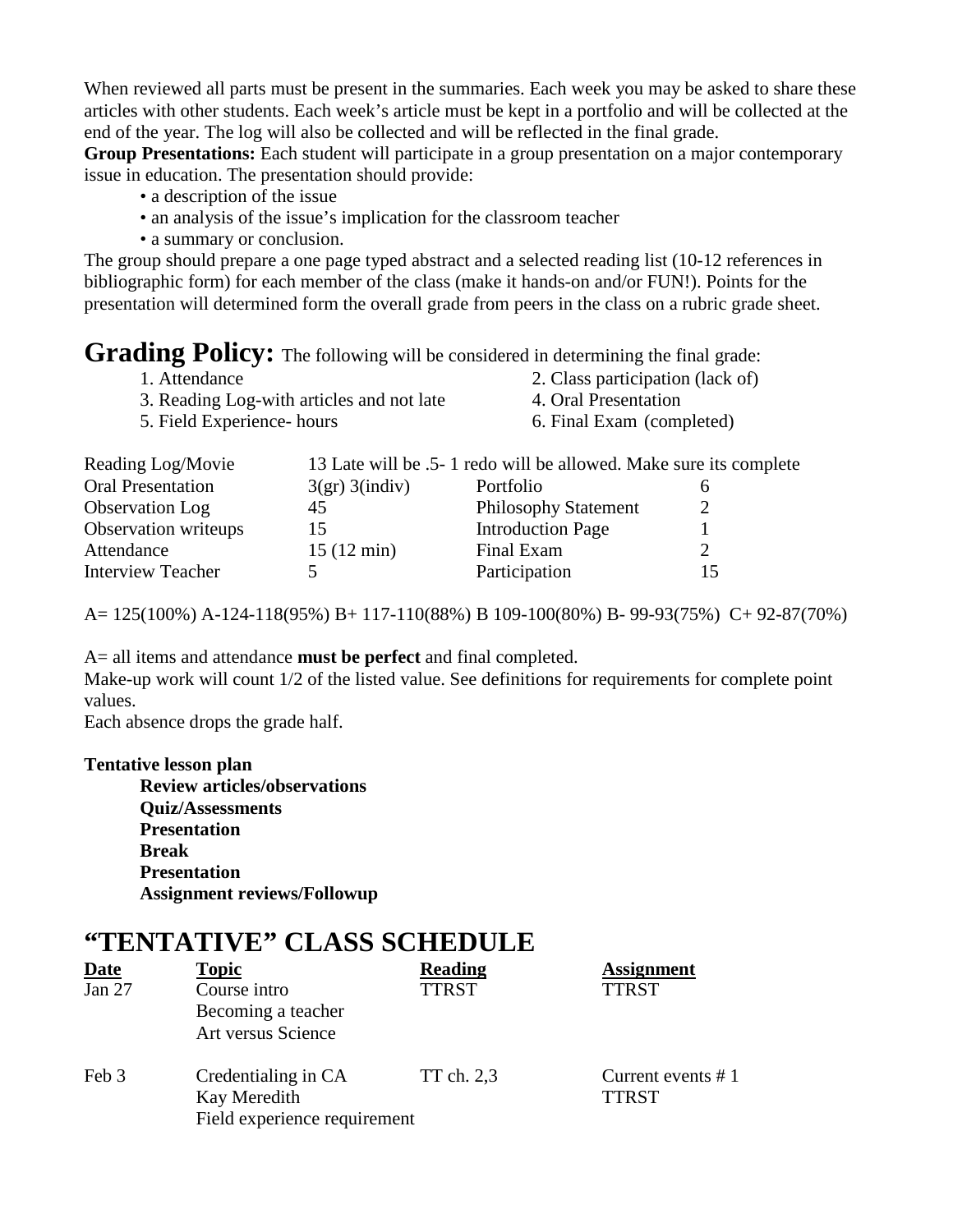| Feb 10                    | Schooling in a democracy                                                            | TT ch. 1, 10                                            | Current events $# 2$<br><b>TTRST</b>                                                                           |
|---------------------------|-------------------------------------------------------------------------------------|---------------------------------------------------------|----------------------------------------------------------------------------------------------------------------|
| Feb 17                    | History of US schools<br><b>TTRST</b> Timelines                                     | TT ch. 11                                               | Current events $# 3$<br><b>TTRST Due</b>                                                                       |
| Feb 24                    | Philosophical perspectives<br><b>Introduction Page</b>                              | TT ch. 12                                               | Current events $#4$<br>Observations 1-5 due<br>Teacher interview due                                           |
| Mar 3                     | <b>Interview Teacher Review</b><br>TT ch. 7, 8, 9<br>The lives and work of teachers |                                                         | Current events $# 5$<br>Personal philosophy draft 1 due                                                        |
| Mar 10                    | Effective Teaching,                                                                 | TTch.7, 8                                               | Movie Review #6                                                                                                |
| Mar 17                    | <b>Movie Reviews</b><br>Classroom management, Discipline Systems                    | TT ch. 4, 6                                             | Current events $# 7$<br>Set up Groups                                                                          |
| Mar 24                    | Research in groups                                                                  |                                                         | Work with your research group<br>Current events #8                                                             |
| Mar 29-Apr 1`Spring Break |                                                                                     |                                                         |                                                                                                                |
| Apr 7                     | Inclusion<br>Credo for Your Soupport                                                | TT ch. 5<br>CIS ch. 1, 2, 3,<br>& pp. 125-135 & 162-167 | Current events $# 9$<br>Law and Diversity HMWK                                                                 |
| Apr $14$                  | FAT City (Frusration Anxiety and Stress)                                            |                                                         | Current events #10<br>Observations 6-10 due<br>Personal philosophy draft 2 due                                 |
| Apr 21                    | School finance<br>Standards and testing                                             | TT ch. 15<br>TTch. 9                                    | Current events #11<br>School law and diversity due                                                             |
| Apr 28                    | Issues of school curriculum                                                         | <b>TT</b> ch. 14                                        | Current events $# 12$<br>Some issues presentations<br>Observations 11-15 due                                   |
| May 5                     | School reform<br>Take-home Exam<br>Evaluations                                      | TT ch 13                                                | Current events #13<br>Some issues presentations<br>Personal philosophy due<br><b>Participation Submissions</b> |
| May 12                    | Final                                                                               | Food Celebration                                        | <b>Portfolio Reviews</b>                                                                                       |
| <b>TBD</b>                | Electronic Portfolio<br>Middle Schools                                              | Peggy Kelly<br>Janet McDaniel                           |                                                                                                                |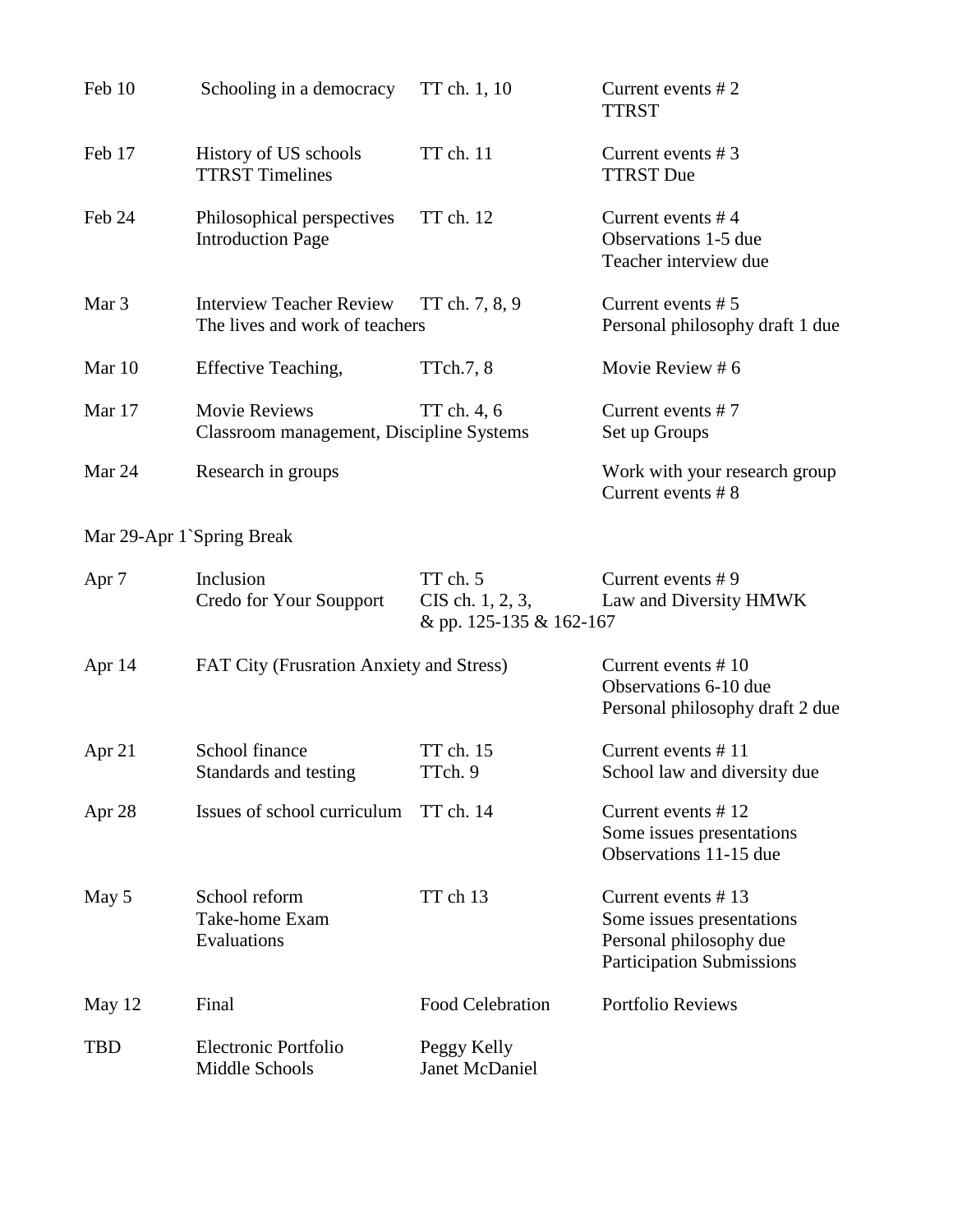## **CSUSM Academic Calendar**

SPRING 2003 Semester

| January 15-17 (Wed-Fri)      |                                                                        |
|------------------------------|------------------------------------------------------------------------|
|                              | Faculty pre-instruction activities                                     |
| January 20 (Mon)             |                                                                        |
|                              | Martin Luther King Jr. Day – campus closed                             |
| January 21 (Tue)             |                                                                        |
|                              | First day of classes                                                   |
| March 14 (Fri)               |                                                                        |
|                              | Last day of class for first session of Spring half-semester classes*   |
| March 15 (Sat)               |                                                                        |
|                              | First day of class for second session of Spring half-semester classes* |
| March 29 - April 5 (Sat-Sat) |                                                                        |
|                              | Spring break — campus closed March 31 (Cesar Chavez Day)               |
| May $8$ (Thur)               |                                                                        |
|                              | Last day of classes                                                    |
| May $9-15$ (Fri-Thur)        |                                                                        |
|                              | Final examinations                                                     |
| May $17-18$ (Sat-Sun)        |                                                                        |
|                              | Commencement weekend                                                   |
| May $19-20$ (Mon-Tue)        |                                                                        |
|                              | Grades due from instructors; end of Spring semester                    |

### **Guidelines for EDUC 350 Field Experience & Classroom Observation Entries**

EDUC 350 requires 45 hours of field experience in public schools.You must visit each of the following educational levels:

- 1. Elementary school classroom (K-6)
- 2. Middle school classroom (6-8)
- 3. High school classroom (9-12)

In these three basic settings, observe a variety of students with different instructional environments. These include multiple school districts and schools with a range of socio-economic contexts, multilingual/cultural populations, etc. Some of the environments you should see are:

- 1. English language development or primary language classroom
- 2. Special education setting
- 3. Primary (K-3) and intermediate (4-6) levels in elementary schools
- 4. General and advanced levels in high school subject fields
- 5. Gifted education setting
- 6. Sheltered instruction

You may choose to make some of your observations in schools other than "regular" daytime schools. Consider observing in charter schools, alternative education sites, adult education schools, or court schools. For additional settings, obtain permission from your instructor before you do the observations.

Choose the locations of your field experience early and carefully. Make copies of the introduction letter, as you will meet with more than one principal. Call ahead and ask for an appointment with the principal.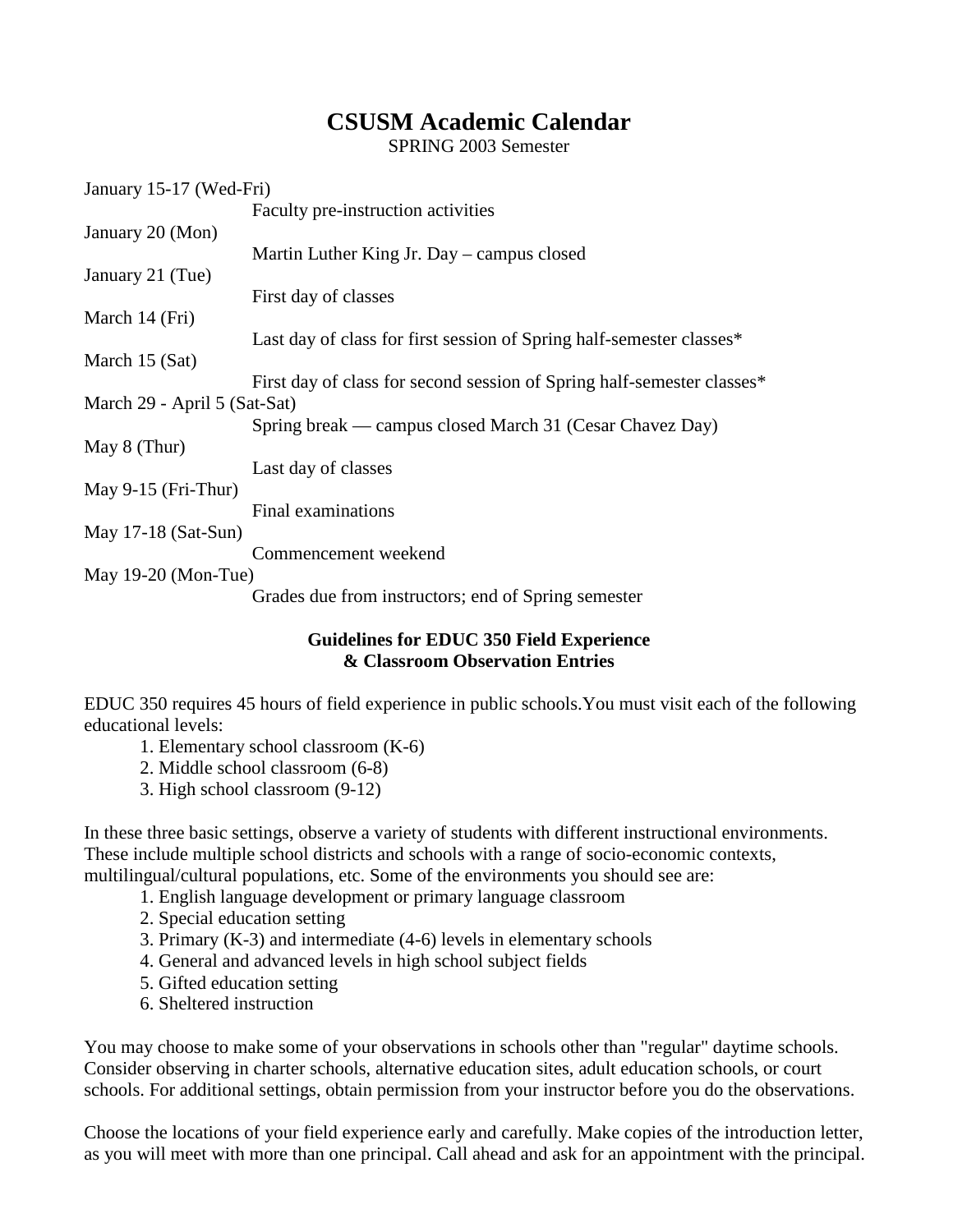It may take them a week or so to arrange a meeting with you. Explain that you would like to observe several different educational settings. However, remember you need to be with one teacher a significant amount of time if you plan to have him/her fill out your Field Experience Recommendation Form (for applying to the credential program).

You must observe in varied settings to satisfy this course requirement. Each observation should last at least 30 minutes. Your observation entries must reflect these different settings. You will turn in a total of 15 classroom observation records throughout the semester (see syllabus for dates) and your Field Experience Record on a log format.

Request to waive observation hours: If you have recent, significant experience with students in public school settings, you may request to waive no more than 20 of the 45 hours of field observations. Should the request be granted, you will still need to observe in the variety of settings described above. Examples of roles that might qualify for a waiver are: tutor, substitute teacher, teacher aide, parent volunteer, Casey Foundation participant, school aide. To request a waiver, complete the form in this packet and submit it with supporting documentation no later than third week of the semester to your instructor.

Your classroom observation entries should follow the format below:

- Your name
- School name
- •Type of classroom/grade/subject
- Day of the week/date/time/number of teachers and assistants/number of students in class.

•Assumptions/expectations you have about this observation. What do you think you're going to see? What assumptions do you have about these particular kinds of students and teachers or about this class? •Focus of your observation and a description of what you saw within this focus-don't try to observe everything. Zero in on a few key points and how they affect the big picture of the classroom. •Analysis of the observation-compari son with classroom discussions and readings and ways in which your assumptions/expectations were accurate or inaccurate. Questions for discussion or exploration.

Type your entries on your own paper. I will send you the format by email if I have a current email address for you. Do not write them by hand. You should respect the confidentiality of the students and teachers by using fictitious names for persons in your entries.

## **Classroom Observation Entry #**

Your name: School name:

Type of classroom (grade/subject/special program):

Day of the week/Date/Time:

Number of teachers and assistants/Number of students:

- •Describe the demographic characteristics of this site/classroom:
- •Assumptions/Expectations/Questions I have about this observation (concerning the teachers, students, class, etc.):
- •Focus of observation/Description (highlights) of what I saw around this focus:
- •Analysis of observation-connect back to course work and to above assumptions, expectations and/or questions:

•Questions for discussion or exploration: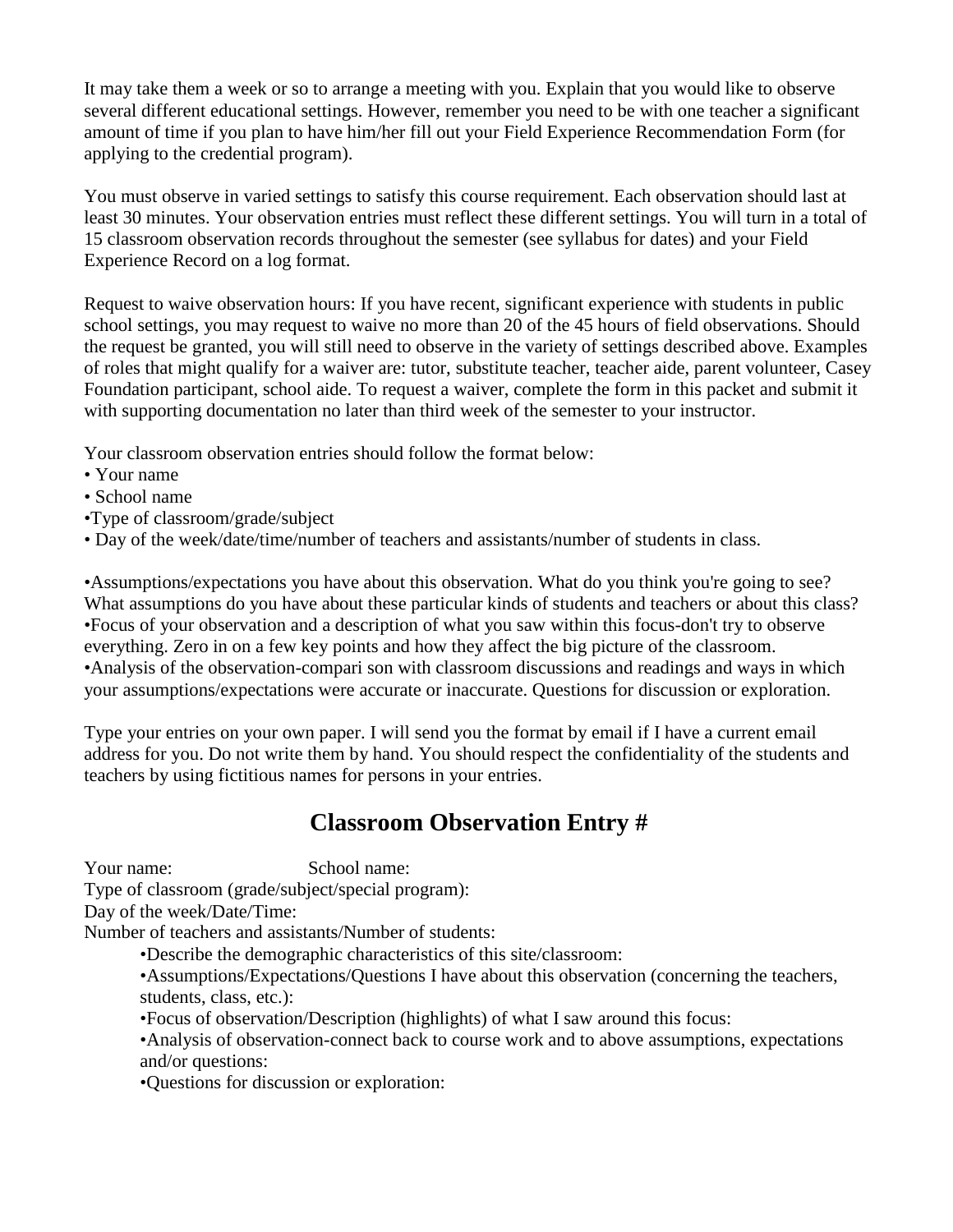# **EDUCATION 350 Filedwork Log**

Activities Observed(include Grade level and Teacher's initials for verification) Date Total Time **Initials** 

 $=$   $\overline{a}$  $\overline{a}$   $\overline{a}$  $\overline{\phantom{a}}$  $\overline{\phantom{0}}$  $-$ <u> 1999 - Johann Marie Barnett, politik e</u> <u> 1989 - John Harry Barn, mars a</u>  $\ddot{\phantom{1}}$ المستحدث المستحدث  $\overline{a}$  $\overline{\phantom{a}}$  $\overline{a}$  $\overline{\phantom{0}}$  $\overline{\phantom{a}}$  $-$ . .  $\overline{a}$  and  $\overline{a}$  $\overline{\phantom{a}}$  $-$ **Total Hours**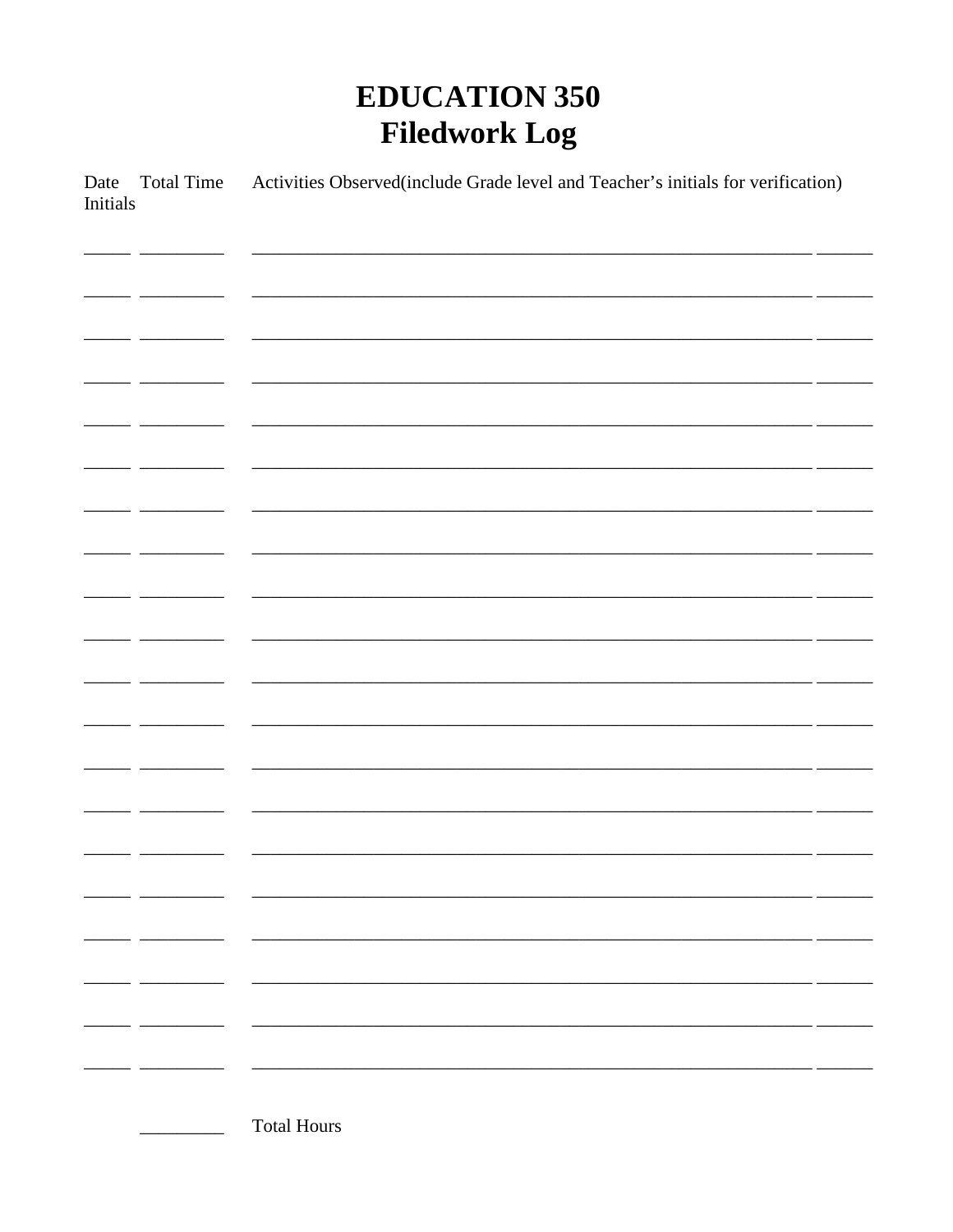#### **DRAFT** FIELD EXPERIENCE RECOMMENDATION FORM - Non Confidential

**SSN** Applicant's Name:

Program: \_\_Multi Subj \_\_Multi Subj Mid Lev \_\_\_Concurrent w/ Ed Spec \_\_\_Sing Subj

This individual is considering applying for admission to a Cal State San Marcos Teacher Education Program. The applicant has indicated that he/she has worked with children/youth (class/groups) under your supervision. One of the criteria on which candidates are admitted to the CSUSM program is successful work experience with children (either paid or volunteer). All credential program applicants are required to submit a Field Experience Recommendation Form from a public classroom

In a brief narrative, reflect on this individual as a teacher candidate. When possible, please provide specific examples and details. If your narrative exceeds this page, or if a separate letter is used, please attach to t authenticity, do not cut and paste your narrative in the box below.

| Consider the candidate's personal and professional attributes with the following in mind: |                                                                                                                                                                                                                                      |                                                                                                                                                                                                                               |
|-------------------------------------------------------------------------------------------|--------------------------------------------------------------------------------------------------------------------------------------------------------------------------------------------------------------------------------------|-------------------------------------------------------------------------------------------------------------------------------------------------------------------------------------------------------------------------------|
| Dependability<br>Initiative                                                               | Professional appearance/manner<br>Interpersonal communication skills                                                                                                                                                                 | Enthusiasm<br>Poise and self-confidence<br>Sensitivity to all learners                                                                                                                                                        |
|                                                                                           |                                                                                                                                                                                                                                      |                                                                                                                                                                                                                               |
|                                                                                           |                                                                                                                                                                                                                                      |                                                                                                                                                                                                                               |
|                                                                                           |                                                                                                                                                                                                                                      |                                                                                                                                                                                                                               |
|                                                                                           |                                                                                                                                                                                                                                      |                                                                                                                                                                                                                               |
|                                                                                           |                                                                                                                                                                                                                                      |                                                                                                                                                                                                                               |
|                                                                                           |                                                                                                                                                                                                                                      |                                                                                                                                                                                                                               |
|                                                                                           |                                                                                                                                                                                                                                      |                                                                                                                                                                                                                               |
|                                                                                           |                                                                                                                                                                                                                                      |                                                                                                                                                                                                                               |
|                                                                                           |                                                                                                                                                                                                                                      |                                                                                                                                                                                                                               |
|                                                                                           |                                                                                                                                                                                                                                      |                                                                                                                                                                                                                               |
|                                                                                           |                                                                                                                                                                                                                                      |                                                                                                                                                                                                                               |
|                                                                                           |                                                                                                                                                                                                                                      |                                                                                                                                                                                                                               |
|                                                                                           |                                                                                                                                                                                                                                      |                                                                                                                                                                                                                               |
|                                                                                           |                                                                                                                                                                                                                                      |                                                                                                                                                                                                                               |
|                                                                                           |                                                                                                                                                                                                                                      |                                                                                                                                                                                                                               |
|                                                                                           |                                                                                                                                                                                                                                      |                                                                                                                                                                                                                               |
|                                                                                           |                                                                                                                                                                                                                                      |                                                                                                                                                                                                                               |
|                                                                                           | Student Services Center welcomes your additional comments. (760)750-4277 or email:coessc@csusm.edu                                                                                                                                   |                                                                                                                                                                                                                               |
|                                                                                           |                                                                                                                                                                                                                                      | Grade Level:                                                                                                                                                                                                                  |
| <b>School District</b>                                                                    | the company of the company of the company of the company of the company of the company of<br>Number of hours candidate has been in my classroom ______________________________                                                       |                                                                                                                                                                                                                               |
| Classroom Teacher's Name                                                                  | <u> 1980 - Johann Barn, mars an t-Amerikaansk politiker (</u>                                                                                                                                                                        |                                                                                                                                                                                                                               |
|                                                                                           | Classroom Teacher's Signature <b>Executive Service Service Service Service Service Service Service Service Service Service Service Service Service Service Service Service Service Service Service Service Service Service Servi</b> | Date has been as a series of the series of the series of the series of the series of the series of the series of the series of the series of the series of the series of the series of the series of the series of the series |
|                                                                                           |                                                                                                                                                                                                                                      | College of Education • California State University, San Marcos • San Marcos, CA 92096-0001 • (760) 750-4279                                                                                                                   |

Page 4

12/13/02